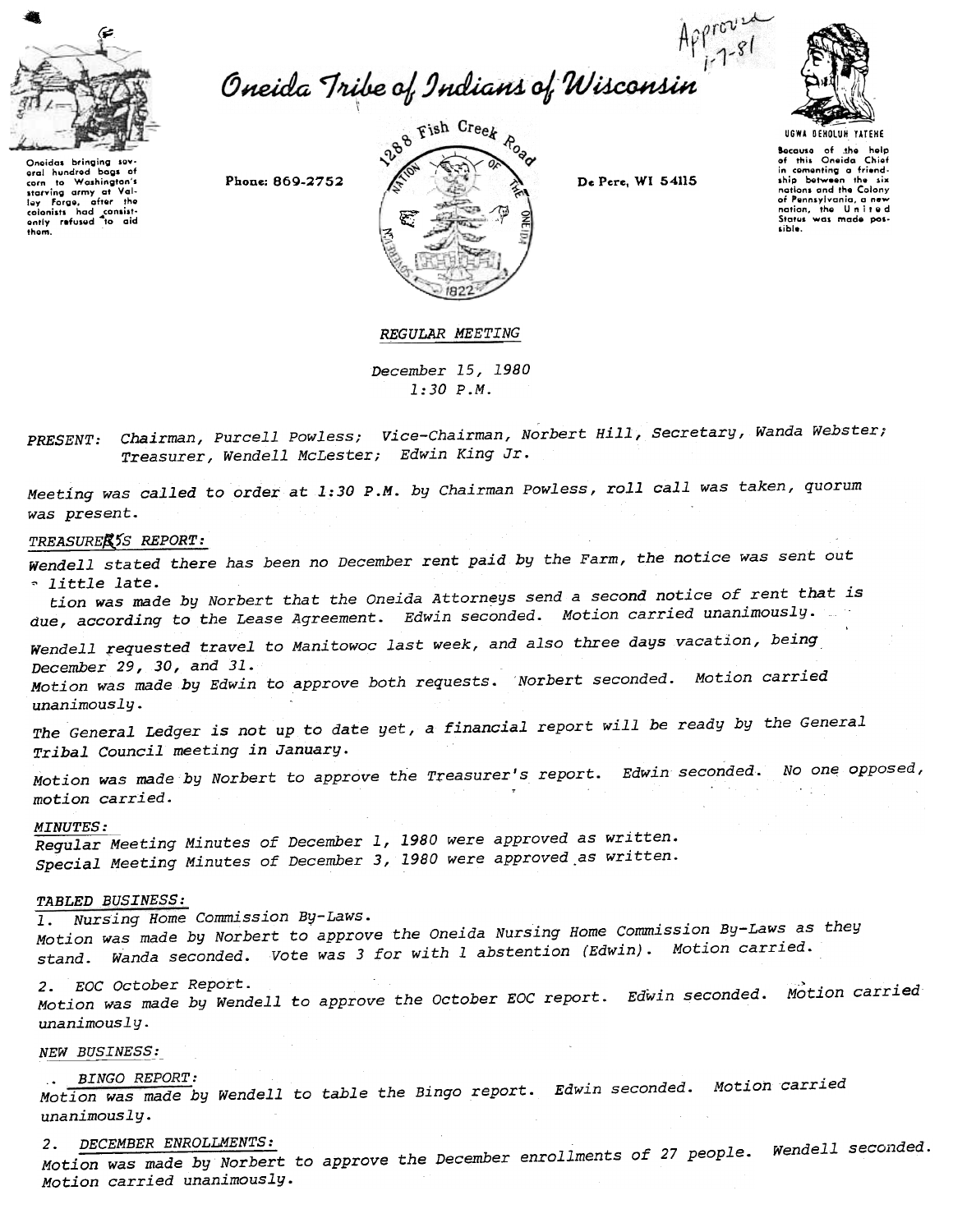$1$ . Theida Tribe of Indians of Wisconsin 12/15/80 Page 2

#### RELINQUISHMENT:

Motion was made by Wendell to approve the relinquishment of Georgian (Valliere) Kinstedt from the Oneida Tribe. Wanda seconded. Motion carried unanimously.

### PAY INCREASE FOR ROLL CLERK:

Motion was made by Wanda to approve the increase. Wendell asked to amend the motion to add "contingent on getting the budget approved by the BIA". Norbert seconded. Vote was 3 for with 1 abstention (Wendell). Motion carried.

## 3. ONEIDA HOUSING REPORT FOR NOVEMBER

Discussion on applications on file at the housing. Motion was made by Norbert to approve the November Oneida Housing Report. Edwin seconded. Motion carried unanimously. Jean stated there is a vacancy on the Board of Commissioners, position is open until January 9, 1981.

4. FOOD DISTRIBUTION PROGRAM - 5 MONTH REPORT

Motion was made by Norbert to table the report. Wendell seconded. Motion carried unanimously.

## 5. EOC NOVEMBER REPORT AND BUDGET MODIFICATION

Discussion on the indirect cost rate which EOC pays, Yvonne stated there are new regulations for negotiating a indirect cost rate. Yvonne will be meeting with Wendell on this. Discussion on space that is available such as the CAP building. Motion was made by Wendell that Yvonne check out other facilities available to rent. Wanda seconded. Motion carried unanimously.

Yvonne stated her budget modification is just the switching of monies around. Motion was made by Norbert to approve the budget modification of EOC. Wanda seconded. Vote was 2 for and 2 abstentions (Edwin and Wendell). Motion carried.

Motion was made by Wendell to approve the EOC November report. Norbert seconded. Motion carried unanimously.

7. COMMISSION ON AGING PRESENTATION Motion was made by Wendell to table. Wanda seconded. Motion carried unanimously

## 8. NURSING HOME NOVEMBER REPORT

Motion was made by Wendell to approve the November report. Norbert seconded. motion carried~ ~ No one opposed,

steve requested that a letter of intent for expansion go to the Lake Winnebago Area Agency on Aging, reasons for expansion are: 1. There are many people on the waiting list. 2. Economy of scales, (it would be more economical to run. if it was larger. 3. To provide more training for Tribal people.

Steve stated the Nursing Home used the DLAD study as a reference for salaries.<br>Motion was made by Wendell to approve the November report. Norbert seconde<br>motion carried,<br>Steve requested that a letter of intent for expansi Steve stated a letter of intent would not obligate the Tribe in anyway. Motion was made by Norbert to approve a letter of intent be sent to the Lake Winnebago Area Agency on Aging. Edwin seconded. Motion carried unanimously. Steve requested excerpts of the minutes.

### 9. LAND COMMITTEE MINUTES OF DECEMBER 8, 1980 MEETING

Motion was made by Wendell to approve the recommendation that the penalty for cutting wood without a permit be \$50.00 in addition to payment for actual value of wood any violator may have cut.-Wanda seconded. Vote was 3 for with 1 abstention (Edwin). Motion carried.

Motion was made by Wendell to approve Frank Doxtater's monthly report. Wanda seconded. No one opposed, motion carried.

Discussion on congregate housing. Anna stated there are many older persons living alone who could use congregate housing. Discussion on the planners doing a comprehensive housing

study. Motion was made by Wendell that the Planners do a comprehensive study of the housing needs for Oneida Wanda seconded. Motion carried unanimously.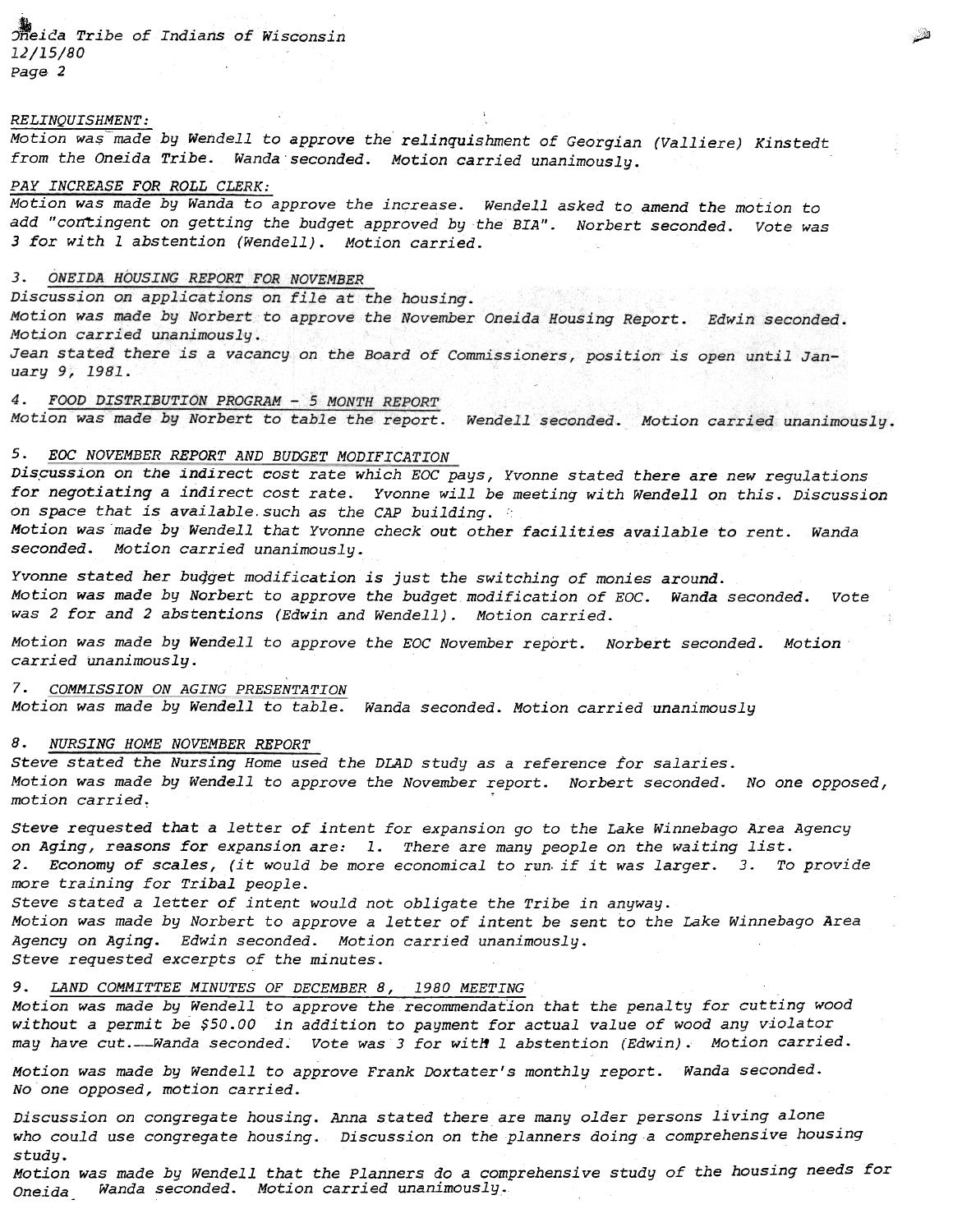$\frac{4}{3}$ Oneida Tribe of Indians of Wisconsin 12/15/80 Page 3

was the recommendation from the Land Committee that the first 500 feet nearest the road of the Cottrell property be reserved for Congregate Housing and that an easement be allowed .for Oneida Housing Authority for three housing sites to the west.

Motion was made by Wendell to approve the recommendation as a one year request with option. Norbert seconded. Vote was 3 for with 1 opposing (Wanda). Motion carried. (This will give the housing a year to come up with funds for congregate housing).

Discussion on the 1981 Land budget. Chris will have an update on the rental properties by the next regular meeting.

.Motion was made by Wendell to direct Chris to look into other available office space. Edwin seconded. Motion carried unanimously.

Motion was made by Wendell to approve the 1981 Land budget. Edwin seconded. No one opposed motion carried.

Motion was made by Wendell to approve the recommendation to use \$50.00 of the money from Pat Van Den Eng to purchase seedlings. Norbert seconded. Motion carried unanimously.

Motion was made by Wendell to approve a vacation for Mike Schaepe from December 29 to December 31,1980. Norbert seconded. No one opposed, motion carried.

Motion was made by Wendell to approve the vacation for Chris Doxtator from December 22 to December 31, 1980. Norbert seconded. No one opposed, motion carried.

Motion was made by Norbert to approve the October and November Land Coordinators report. Wendell seconded. No one opposed, motion carried.

#### LORETTA WEBSTER'S TRAVEL REQUEST

:ion was made by Norbert to table the request until Loretta was present to answer questions. .. endell seconded. Motion carried unanimously.

## OTDC PROGRESS REPORT

Motion was made by Wendell to approve the report. Norbert seconded. Motion carried unanimously

Lloyd requested to have Harry T. Merriman, Certified Public Accountant, do a year end inventory on the Tobacco Enterprise.

Motion was made by Wendell to authorize Mr. Merriman to do a year end audit on the Tobacco Enterprise. Norbert seconded. Motion carried unanimously.

Lloyd requested to transfer \$20,000 out of the CD account and put into the Tobacco Warehouse account.

Motion was made by Wendell to approve the request to transfer \$10,000 out of CD account to the building fund and the remaining \$10,000 plus interest be put in the "working account. Norbert seconded. Motion carried unanimously.

12. HEALTH DIRECTOR'S REPORT FOR NOVEMBER Motion was made by Wendell to approve the report. Norbert seconded. Motion carried unanimously

Audrey requested to table the: Health Board minutes of 11/24/80 as there are some ammendments to it.

Motion was made by Edwin to table the Health Board minutes of 11/24/80. Norbert seconded. Motion carried unanimously.

13. HEALTH BOARD MINUTES OF NOVEMBER 24, 1980<br>Audrey requested to table the Health Board m.<br>to it.<br>Motion was made by Edwin to table the Health<br>Motion carried unanimously.<br>Audrey gave a oral report for Ken Cornelius<br>Audrey Audrey gave a oral report for Ken Cornelius concerning workshops for youths on alcoholism. Audrey stated Ben Vieau had reported to Audrey that he had lost a check, but she found out ? had actually gotten re-imbursed for it.

### PURCHASING AGENT

Rose presented an equipment aquisition in the amount of \$1,270 for insulation at the Tribal

 $\mathcal{J}$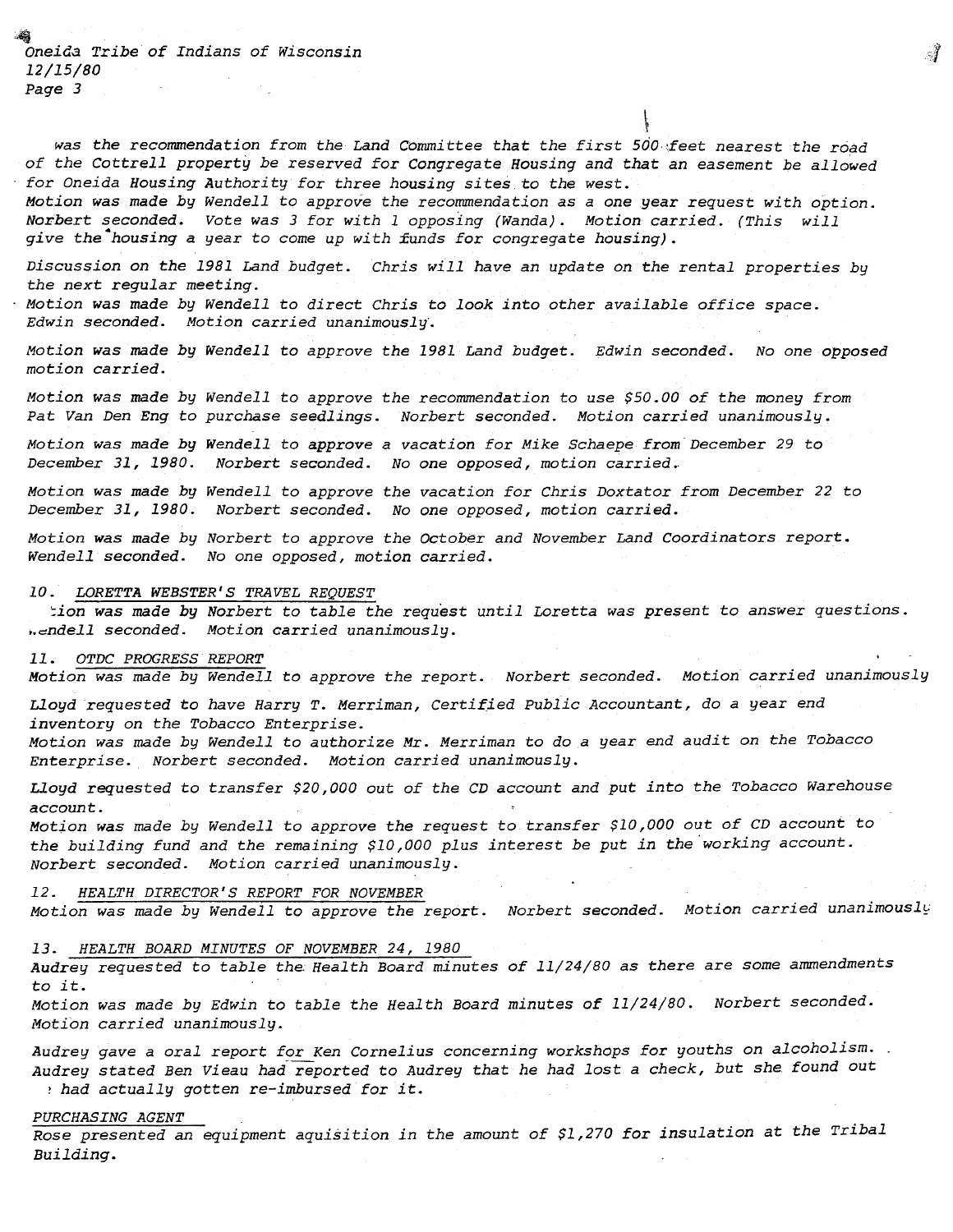*t*<br>neida Tribe of Indians of Wiscons .2/15/80 'age 4

1otion was made by Edwin to approve the equipment acquisition contingent on the availibility )f funds and to offer OTDC 80% of this bid. Norbert seconded. Motion carried unanimously.

ludrey asked if it would be possible for her to borrow money from the Bingo for expansion )f the Health Center, with interest going back to the Tribe. Audrey will talk with Dick and Wendell on this.

Gary Metoxen stated he had just talked with Jim Blue of WFRV-TV<sub>K</sub> Mr. Blue would like to 10 a positive documentary on the Oneida Nation. '1otion was made by Norbert that Mr. Blue write a letter outlining what he wants. fvende11 seconded. Vote was 3 for with 1 opposing (Wanda). Motion carried. Gary will get in contact with Mr. Blue and inform him.

Norbert and Purcy will be attending a GLITC meeting on January 4,5,and 6 in Eau Clai '-Mee.ting was sponsored by GLITC, ;for 4 state Tribal C!;1airmans). .. Motion was made by Wendell to adjourn at 3:45 P.M. Norbert seconded. Motion carried unanimously.

Respectfully submitt<br>Cl

 $\mathscr{N}\!\!\mathit{a}$ nde Wanda Webster, Tribal. Secretary

~